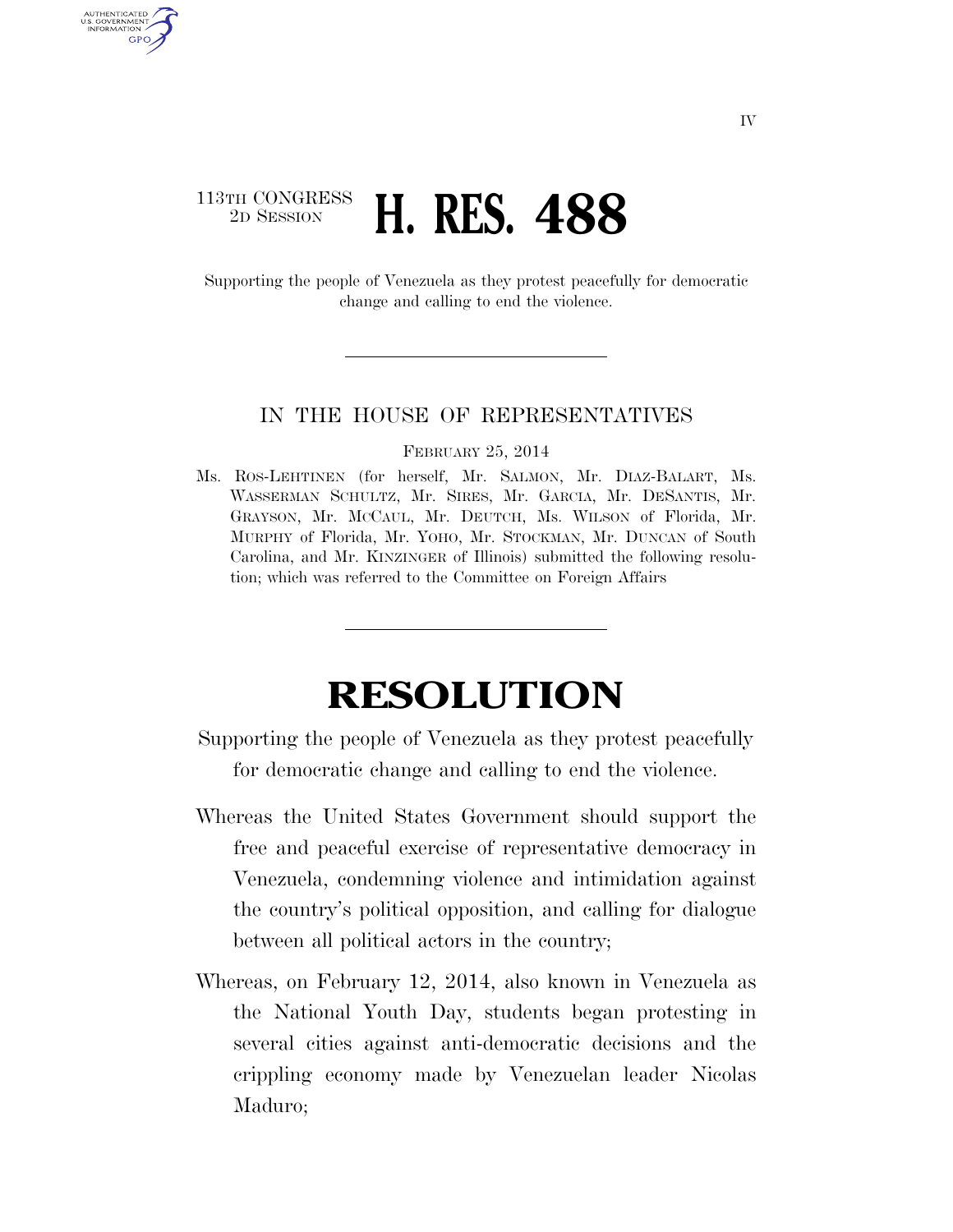- Whereas, on February 12, 2014, a judge issued an arrest warrant for Leopoldo López, leader of the opposition party Voluntad Popular, for baseless and unfounded allegations in connection with the student protests;
- Whereas, on February 17, 2014, the Government of Venezuela notified the United States Department of State that it had declared 3 consular officers at the United States Embassy in Venezuela personae non gratae;
- Whereas over the last year, the Government of Venezuela has expelled a total of 8 United States Government officials from Venezuela;
- Whereas, on February 18, 2014, opposition leader Leopoldo Lopez turned himself in to Venezuelan authorities, was arrested, and charged with criminal incitement, conspiracy, arson, and intent to damage property;
- Whereas Leopoldo Lopez is currently being held in a prison at a military facility;
- Whereas according to Amnesty International, ''The charges brought against Venezuelan opposition leader Leopoldo López smack of a politically motivated attempt to silence dissent in the country'';
- Whereas the Venezuelan Government has blocked users' online images as opposition groups marched through Caracas;
- Whereas the Venezuelan people have been protesting economic, social, and political concerns facing their country, including corruption, rising inflation rates, unemployment, shortages of everyday products, increasing crime rates, and the erosion of human rights and respect for political dissent;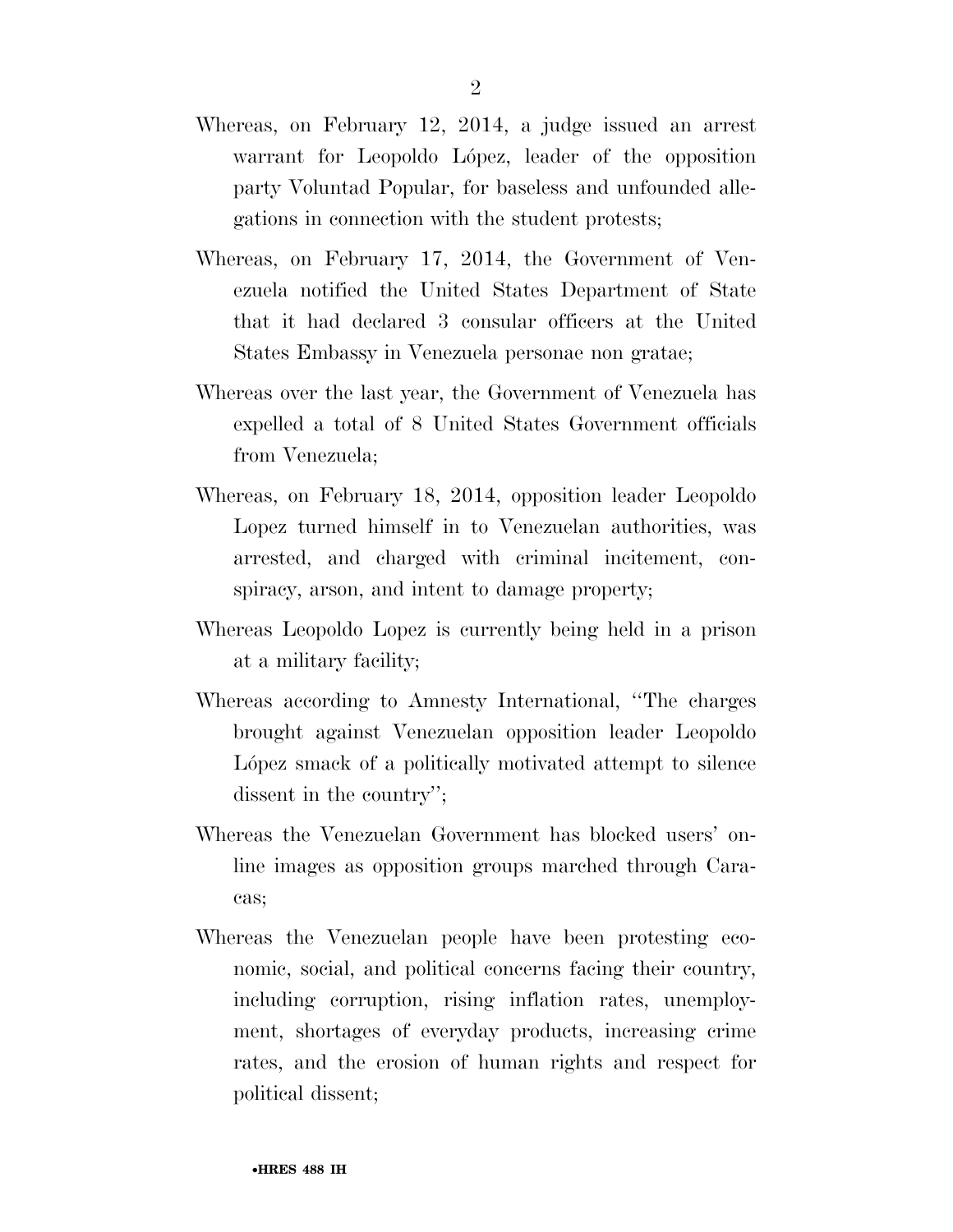- Whereas, on February 19, 2014, President Barack Obama criticized the Venezuelan Government for arresting protesters, called for their release, and urged the government to focus on the ''legitimate grievances of the Venezuelan people'';
- Whereas, as of February 20, 2014, there have been 13 people killed, over 100 injured, and many persons unjustly detained due to pro-democracy demonstrations throughout Venezuela;
- Whereas Venezuelan leader Nicolas Maduro threatened to expel the United States news network CNN from Venezuela and has taken off the air the Colombian news channel NTN 24, which transmits in Venezuela, after news outlets reported on the nation-wide protests;
- Whereas the Inter-American Commission on Human Rights released a statement on February 14, 2014, which ''expresses its concern over the serious incidents of violence that have taken place in the context of protest demonstrations in Venezuela, as well as other complaints concerning acts of censorship against media outlets, attacks on organizations that defend human rights, and acts of alleged political persecution''; and
- Whereas as a member of the Organization of American States and signatory to the Inter-American Democratic Charter, the Government of Venezuela has agreed to abide by the principles of constitutional, representative democracy, which include free and fair elections and adherence to its own constitution: Now, therefore, be it
	- 1 *Resolved,* That the House of Representatives—
	- 2 (1) supports the people of Venezuela in their 3 pursuit of freedom of expression and freedom of as-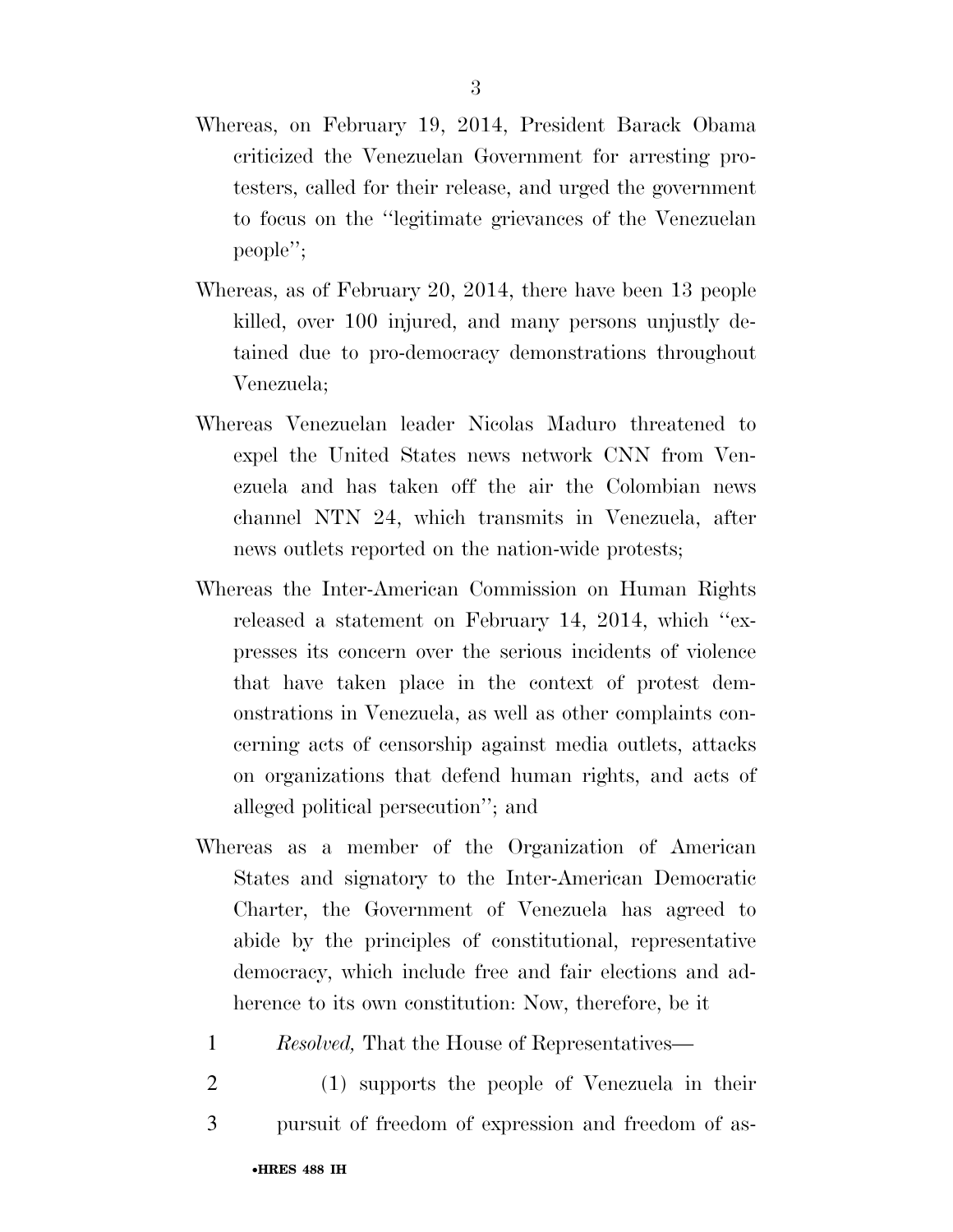sembly to promote democratic principles in Ven-ezuela;

 (2) deplores the inexcusable violence per- petrated against opposition leaders and protesters in Venezuela, and the growing efforts to use politically motivated criminal charges to intimidate the coun-try's political opposition;

 (3) urges responsible nations throughout the international community to stand in solidarity with the people of Venezuela and to actively encourage a process of dialogue between the Government of Ven- ezuela and the political opposition to end the vio-lence;

 (4) urges the United States Department of State to work in concert with other countries in the Americas to take meaningful steps to ensure that basic fundamental freedoms in Venezuela are in ac- cordance with the Inter-American Democratic Char- ter and to strengthen the ability of the Organization of American States (OAS) to respond to the erosion of democratic norms and institutions in member states;

 (5) urges the United States Department of State to insist that the Secretary General of the OAS immediately convene the OAS's Permanent